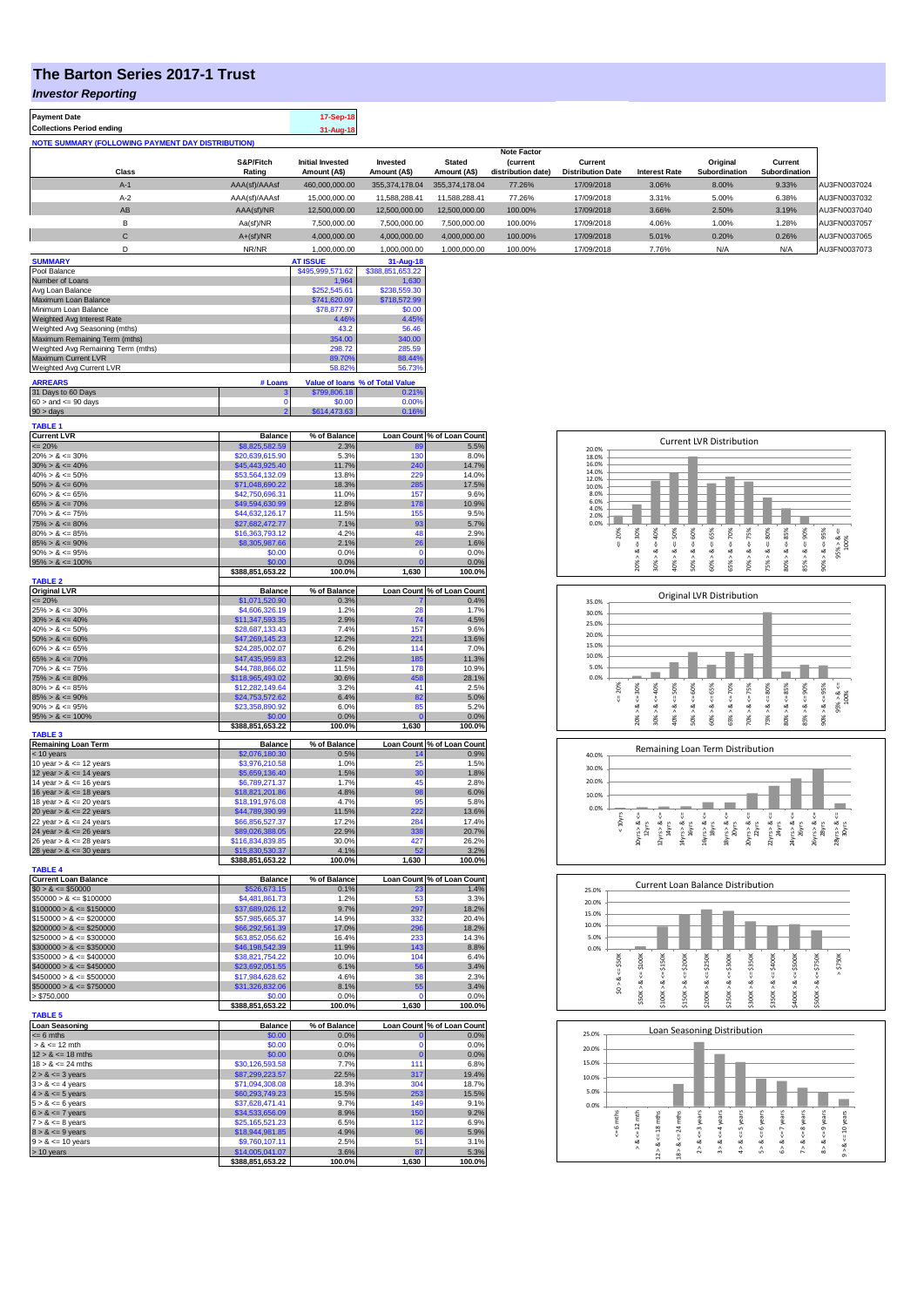## **The Barton Series 2017-1 Trust**

## *Investor Reporting*

| <b>Payment Date</b>                         |                                   | 17-Sep-18         |              |                                         |
|---------------------------------------------|-----------------------------------|-------------------|--------------|-----------------------------------------|
| <b>Collections Period ending</b>            |                                   | 31-Aug-18         |              |                                         |
| TABLE <sub>6</sub>                          |                                   |                   |              |                                         |
| Postcode Concentration (top 10 by value)    | <b>Balance</b>                    | % of Balance      |              | Loan Count % of Loan Count              |
| 2650                                        | \$9,024,460.10                    | 2.3%              |              | 2.6%                                    |
| 2615                                        | \$7,111,605.80                    | 1.8%              | 28           | 1.7%                                    |
| 2914<br>6210                                | \$7,084,924.15                    | 1.8%<br>1.8%      | 21<br>35     | 1.3%<br>2.1%                            |
| 2905                                        | \$6,989,890.31<br>\$6,716,240.08  | 1.7%              | 25           | 1.5%                                    |
| 2602                                        | \$6,497,546.96                    | 1.7%              | 23           | 1.4%                                    |
| 5108                                        | \$6,420,256.55                    | 1.7%              | 37           | 2.3%                                    |
| 2617                                        | \$5,582,300.34                    | 1.4%              | 18           | 1.1%                                    |
| 5109                                        | \$5,542,997.75                    | 1.4%              | 29           | 1.8%                                    |
| 2913                                        | \$5,140,001.61                    | 1.3%              | 20           | 1.2%                                    |
| <b>TABLE 7</b>                              |                                   |                   |              |                                         |
| <b>Geographic Distribution</b>              | <b>Balance</b>                    | % of Balance      |              |                                         |
| <b>Australian Capital Territory</b>         | \$70,099,039,33                   | 18.0%             |              | Loan Count % of Loan Count<br>261 16.0% |
| New South Wales                             | \$62,473,632.71                   | 16.1%             | 252          | 15.5%                                   |
| Northern Territory                          | \$1,222,648.84                    | 0.3%              | 5            | 0.3%                                    |
| Queensland                                  | \$12,573,415.16                   | 3.2%              | 50           | 3.1%                                    |
| South Australia                             | \$160,288,844.80                  | 41.2%             | 755          | 46.3%                                   |
| Tasmania                                    | \$746,947.30                      | 0.2%              | 2            | 0.1%                                    |
| Victoria                                    | \$9,795,092.01                    | 2.5%              | 36           | 2.2%                                    |
| Western Australia                           | \$71,652,033.07                   | 18.4%             | 269          | 16.5%                                   |
| <b>TABLE 8</b>                              | \$388,851,653.22                  | 100.0%            | 1,630        | 100.0%                                  |
| Metro/Non-Metro/Inner-City                  | <b>Balance</b>                    | % of Balance      |              | Loan Count % of Loan Count              |
| Metro                                       | \$303,727,380.27                  | 78.1%             | 1257         | 77.1%                                   |
| Non-metro                                   | \$84,191,699.11                   | 21.7%             | 369          | 22.6%                                   |
| Inner city                                  | \$932,573.84                      | 0.2%              |              | 0.2%                                    |
|                                             | \$388,851,653.22                  | 100.0%            | 1,630        | 100.0%                                  |
| TABLE <sub>9</sub><br><b>Property Type</b>  | <b>Balance</b>                    | % of Balance      |              | Loan Count % of Loan Count              |
| <b>Residential House</b>                    | \$356,367,473.11                  | 91.6%             | 1483         | 91.0%                                   |
| <b>Residential Unit</b>                     | \$32,275,981.62                   | 8.3%              | 146          | 9.0%                                    |
| Rural                                       | \$208,198.49                      | 0.1%              |              | 0.1%                                    |
| Semi-Rural                                  | \$0.00                            | 0.0%              | 0            | 0.0%                                    |
|                                             | \$388,851,653.22                  | 100.0%            | 1,630        | 100.0%                                  |
| <b>TABLE 10</b>                             |                                   |                   |              |                                         |
| <b>Occupancy Type</b>                       | <b>Balance</b>                    | % of Balance      |              | Loan Count % of Loan Count              |
| Owner Occupied                              | \$318,107,441.46                  | 81.8%             | 1317         | 80.8%                                   |
| Investment                                  | \$70,744,211.76                   | 18.2%             | 313          | 19.2%                                   |
| TABLE 11                                    | \$388,851,653.22                  | 100.0%            | 1,630        | 100.0%                                  |
| <b>Employment Type Distribution</b>         | <b>Balance</b>                    | % of Balance      |              | Loan Count % of Loan Count              |
| Contractor                                  | \$8,850,391.80                    | 2.3%              |              | 2.2%                                    |
| Pay-as-you-earn employee (casual)           | \$15,567,822.81                   | 4.0%              | 70           | 4.3%                                    |
| Pay-as-you-earn employee (full time)        | 296,886,174.90                    | 76.3%             | 1209         | 74.2%                                   |
| Pay-as-you-earn employee (part time)        | \$29,743,957.99                   | 7.6%              | 137          | 8.4%                                    |
| Self employed                               | \$14,927,564.31                   | 3.8%              | 67           | 4.1%                                    |
| No data                                     | \$22,491,986.26                   | 5.8%              | 110          | 6.7%                                    |
| Director                                    | \$383,755.15<br>\$388,851,653.22  | 0.1%<br>99.9%     | 1,630        | 0.0%<br>99.9%                           |
| TABLE 12                                    |                                   |                   |              |                                         |
| <b>LMI Provider</b>                         | <b>Balance</b>                    | % of Balance      |              | Loan Count % of Loan Count              |
| QBE                                         | \$357,854,945.60                  | 92.0%             | 1520         | 93.3%                                   |
| Genworth                                    | 30,996,707.62<br>\$388,851,653.22 | 8.0%<br>100.0%    | 110<br>1,630 | 6.7%<br>100.0%                          |
| <b>TABLE 13</b>                             |                                   |                   |              |                                         |
| <b>Arrears</b>                              | <b>Balance</b>                    | % of Balance      |              | Loan Count % of Loan Count              |
| $= 0$ days                                  | \$380,753,556.51                  | 97.9%             | 1601         | 98.2%                                   |
| $0 >$ and $\lt = 30$ days                   | \$6,683,816.90                    | 1.7%              | 24           | 1.5%                                    |
| $30$ > and <= 60 days                       | \$799,806.18<br>\$0.00            | 0.2%<br>0.0%      | 3            | 0.2%<br>0.0%                            |
| $60 >$ and $\leq 90$ days<br>90 > days      | \$614,473.63                      | 0.2%              | 0            | 0.1%                                    |
|                                             | \$388,851,653.22                  | 100.0%            | 1,630        | 100.0%                                  |
| TABLE 14                                    |                                   |                   |              |                                         |
| <b>Interest Rate Type</b>                   | <b>Balance</b>                    | % of Balance      |              | Loan Count % of Loan Count              |
| Variable                                    | \$265,956,203.04                  | 68.4%             | 1136         | 69.7%                                   |
| Fixed                                       | \$122,895,450.18                  | 31.6%             | 494          | 30.3%                                   |
| TABLE 15                                    | \$388,851,653.22                  | 100.0%            | 1,630        | 100.0%                                  |
| <b>Weighted Ave Interest Rate</b>           | <b>Balance</b>                    | <b>Loan Count</b> |              |                                         |
| <b>Fixed Interest Rate</b>                  | 4.32%                             | 494               |              |                                         |
| <b>TABLE 16</b>                             |                                   |                   |              |                                         |
| Foreclosure, Claims and Losses (cumulative) | Balance                           | Loan Count        |              |                                         |
| Properties foreclosed                       | \$0.00                            |                   |              |                                         |
| Claims submitted to mortgage insurers       | \$0.00                            | Ō                 |              |                                         |
| Claims paid by mortgage insurers            | \$0.00                            | Ō                 |              |                                         |
| loss covered by excess spread               | \$0.00                            | Ō                 |              |                                         |
| Amount charged off                          | \$0.00                            | ö                 |              |                                         |

Please note: Stratified data excludes loans where the collateral has been sold and there is an LMI claim pending.